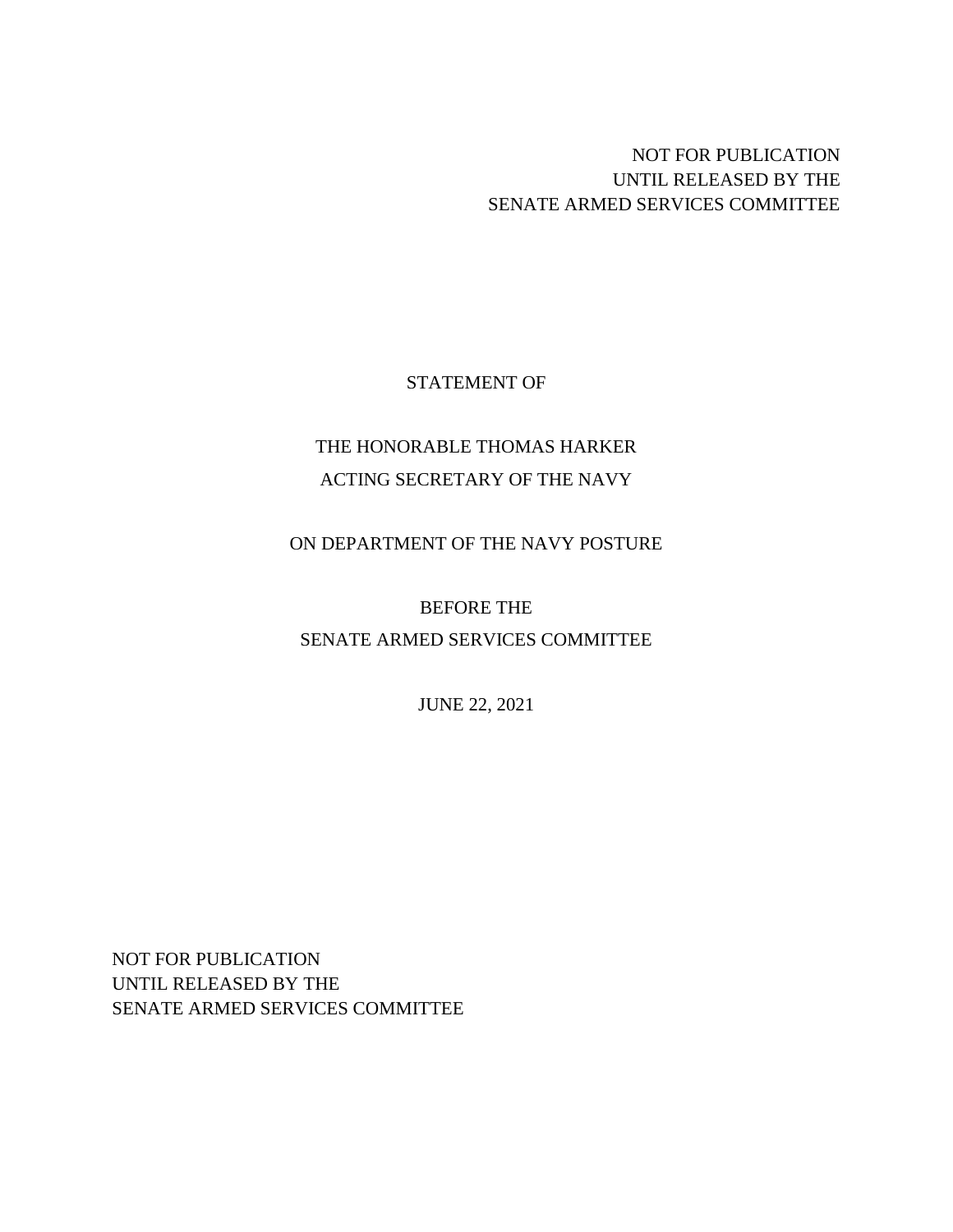#### **Introduction**

Chairman Reed, Ranking Member Inhofe, distinguished Members of the Committee, thank you for the opportunity to discuss the posture of the Department of the Navy (DON). I appreciate the hard work of the Members and Staff of this Committee to ensure funding stability and principled oversight for every Sailor and Marine now standing watch around the world.

The reemergence of long-term strategic competition from China and Russia is spurring a period of rapid transformation in the global security environment. The disruptions related to the COVID-19 pandemic underscore the need for agility and distributed readiness. Climate change is accelerating, and its impact on both our planet and force will continue to grow as significant weather events threaten our infrastructure, and the arctic opens to unprecedented activity.

In a world more interconnected and interdependent than ever before, a fully integrated and forward maneuverable Navy-Marine Corps Team has never been more important to the security of our Nation and the preservation of the rules-based international order. We must protect our nation, our allies and partners, and our global interests, while also leading on the urgent issues facing our personnel and planet, from the mental and physical health care needs of our people, to the scourge of sexual assault and harassment, to the need for diversity and inclusion at every echelon, to the ongoing threat of climate change.

General Berger, Admiral Gilday, and I stand united in our resolve to ensure your DON will be ready for the global challenges before us with the personnel, platforms, and technology to secure vital sea lanes, stand together with our allies, and protect the United States of America.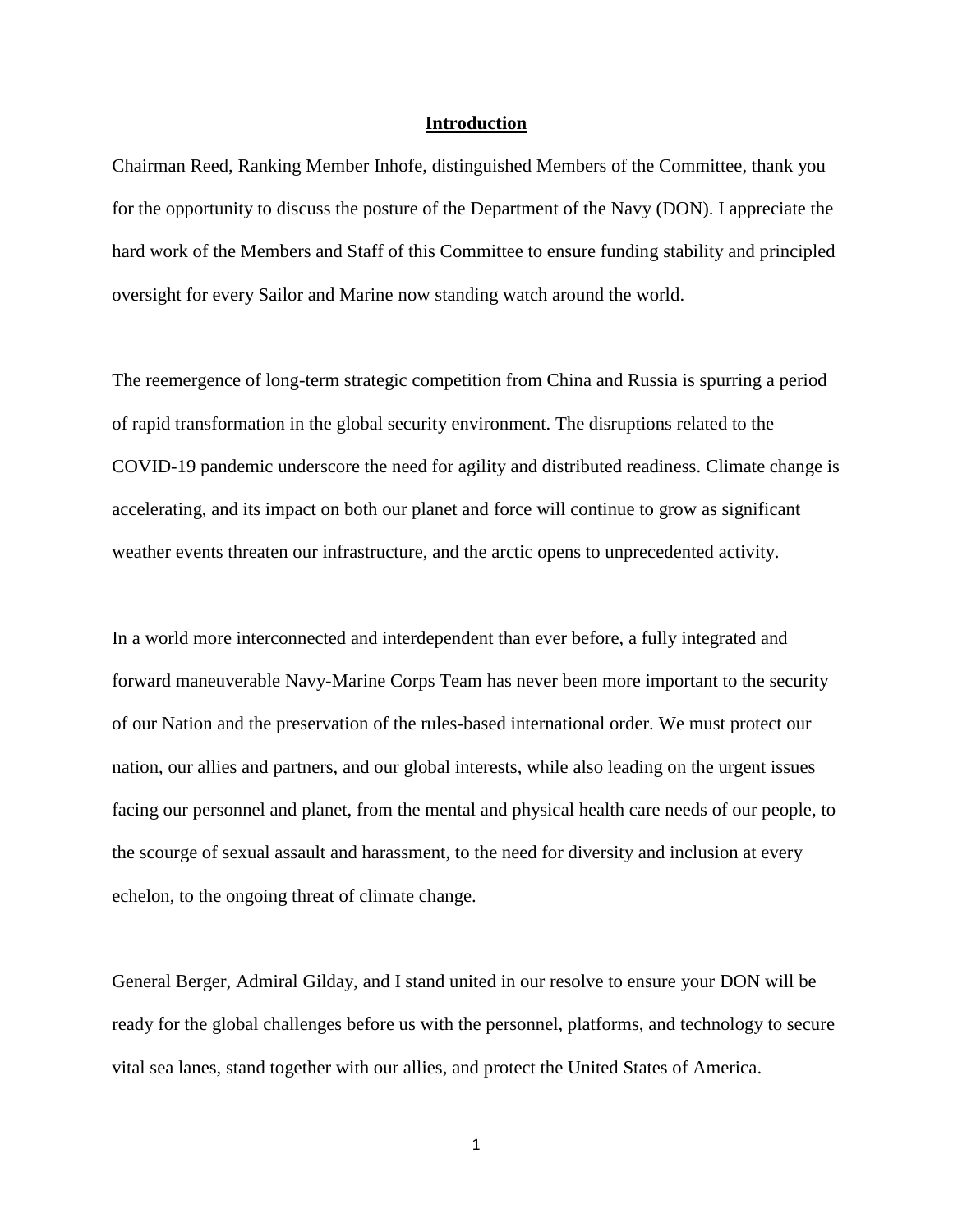#### **Defend the Nation**

The President's Budget submission for FY 2022 (PB22) reflects hard choices to divest of less capable platforms and systems to invest in a powerful and superior future force. Throughout the budget process and in all aspects of capability acquisition, design, construction, and deployment, we must balance the urgent readiness needs of our force today with investments in the future force and effective business process reforms in order to ensure our Sailors and Marines are always ready to fight and win in any clime or place.

#### Force Posture

The presence and availability of naval forces must always reflect the strategic needs of the Nation, providing effective options for the President and Secretary of Defense to counter every challenge. To ensure preparedness, the DON provides maximum operational flexibility through warfighting concepts including Distributed Maritime Operations, Littoral Operations in a Contested Environment, and Expeditionary Advanced Base Operations, ensuring continual overmatch and flexibility in the battle space.

Secretary Austin has identified China as the pacing threat for our military forces, and we will continue to position our integrated global maritime force to lead in the Indo-Pacific. But ours is a global force with global responsibilities, including increased Russian presence in the Atlantic, terrorism and instability in the Arabian Gulf, an increasingly blue arctic, a global need for agile and ready Marine forces to respond to the unexpected in every domain, and the constant threat of cyberattacks to our force, support infrastructure, industrial base, and supply chain.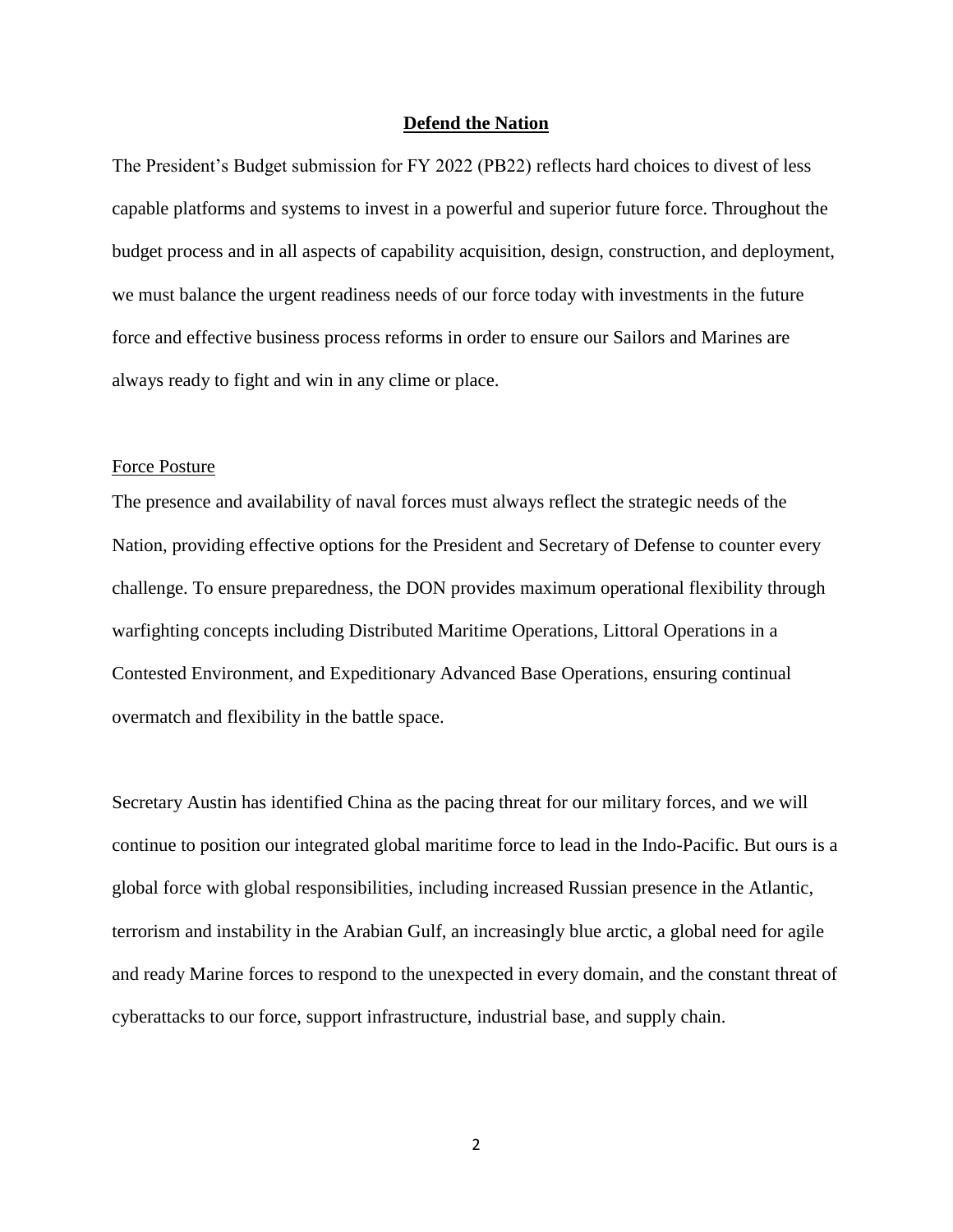The DON FY22 budget request delivers ready maritime forces through sustained investment and performance improvement, developing more lethal, networked capabilities and concepts, closely integrated between the services and with our joint force and government partners. Within limited resources, we will field the right platforms and capability to maintain freedom of the seas, support international law, and stand by our allies as we continue to fly, sail and operate wherever international law allows.

That spirit is reflected in the guidance put forth by our services. I support Admiral Gilday's *Navigation Plan*, which refocuses our integrated all-domain naval power on the core functions of sea control and power projection we need to compete and win. It places a high priority on a more lethal and better connected fleet to project power from blue water, to the littorals, to the shoreline and beyond.

The guidance centers on four lines of effort:

- Deliver a More Ready Fleet. Deliver a Navy that is organized, trained, and equipped to deploy forward and win in day-to-day competition, in crisis, and in conflict.
- Deliver a More Lethal, Better-Connected Fleet. Deliver a Navy capable of projecting synchronized lethal and non-lethal effects across all domains.
- Deliver a Larger, Hybrid Fleet. Grow a larger, hybrid fleet of manned and unmanned platforms – under, on, and above the sea – that meets the strategic and operational demands of our force.
- Develop a Seasoned Team of Naval Warriors. Develop a dominant naval force that can outthink and outfight any adversary.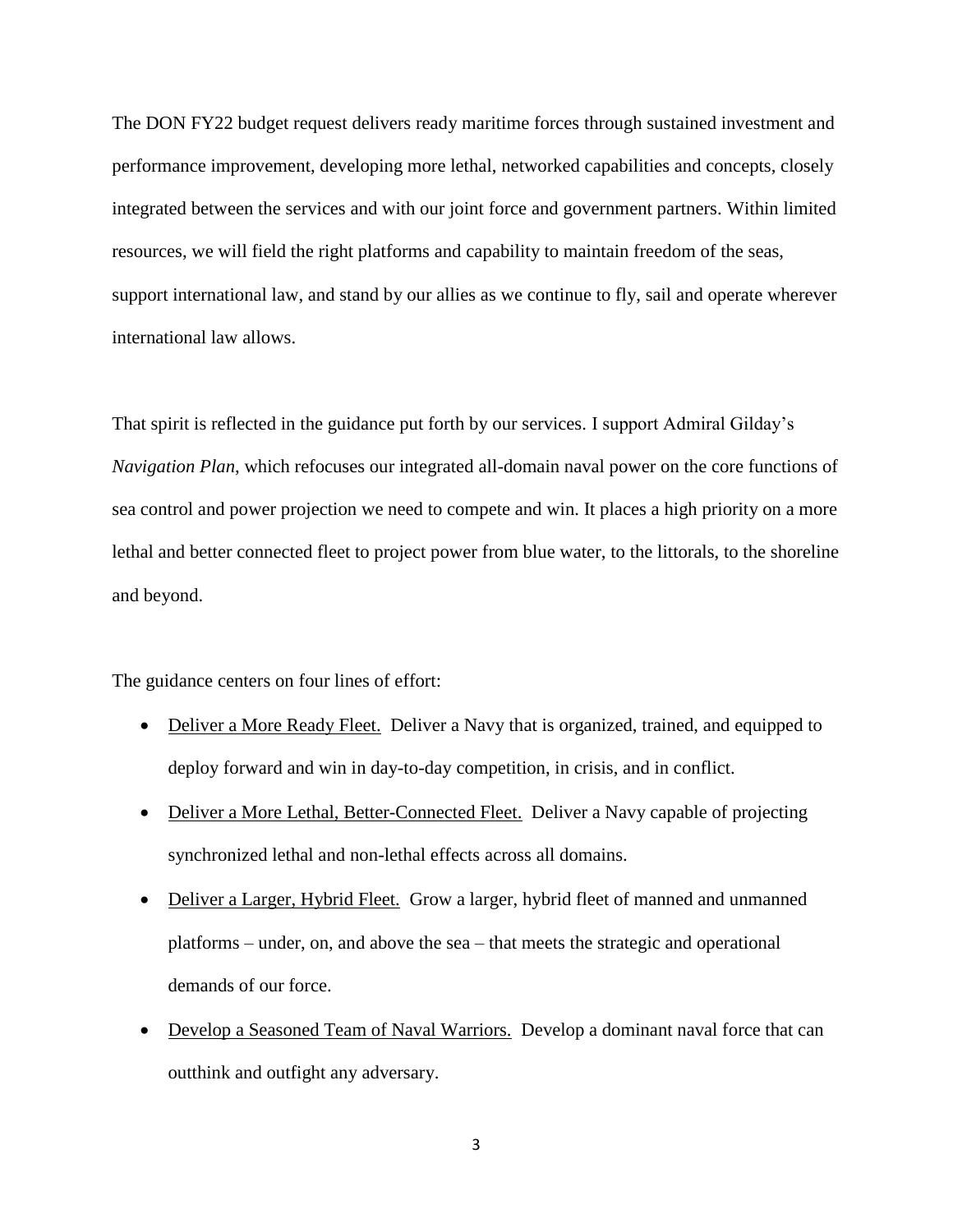To meet the forward maneuverable force requirements of the Joint Force long into the future, the Marine Corps has put into motion an aggressive modernization of the Service. I support General Berger's *Force Design 2030*, which is not simply an improvement on its existing form and function. It is a transformational effort rooted in the anticipated challenges of the future operating environment. Building on the cooperative efforts of all of our sea services, the Marine Corps is reinvigorating the Fleet Marine Forces within existing resource constraints as an indispensable element to global maritime operations.

The goal of Force Design 2030 is to provide a Marine expeditionary assets that will:

- Successfully compete with peer adversaries in the maritime gray zone
- Deter, and if required, fight and win in support of naval campaigns
- Facilitate sea denial and sea control
- Win the reconnaissance and counter-reconnaissance competition
- Persist inside actively contested spaces
- Be capable of "rapidly sensing, making sense of, and acting upon information" inside an adversary's weapon engagement zone.

Across both services and throughout the DON, we are executing force designs centered on Naval Expeditionary force deployment, giving us a sustainable edge and a resilient capability to deliver the integrated all-domain naval power required by the Joint Force. We are investing in the readiness of the integration-ready platforms to ensure continued freedom of action throughout the maritime domain, from amphibious and ground element equipment, to agile warships and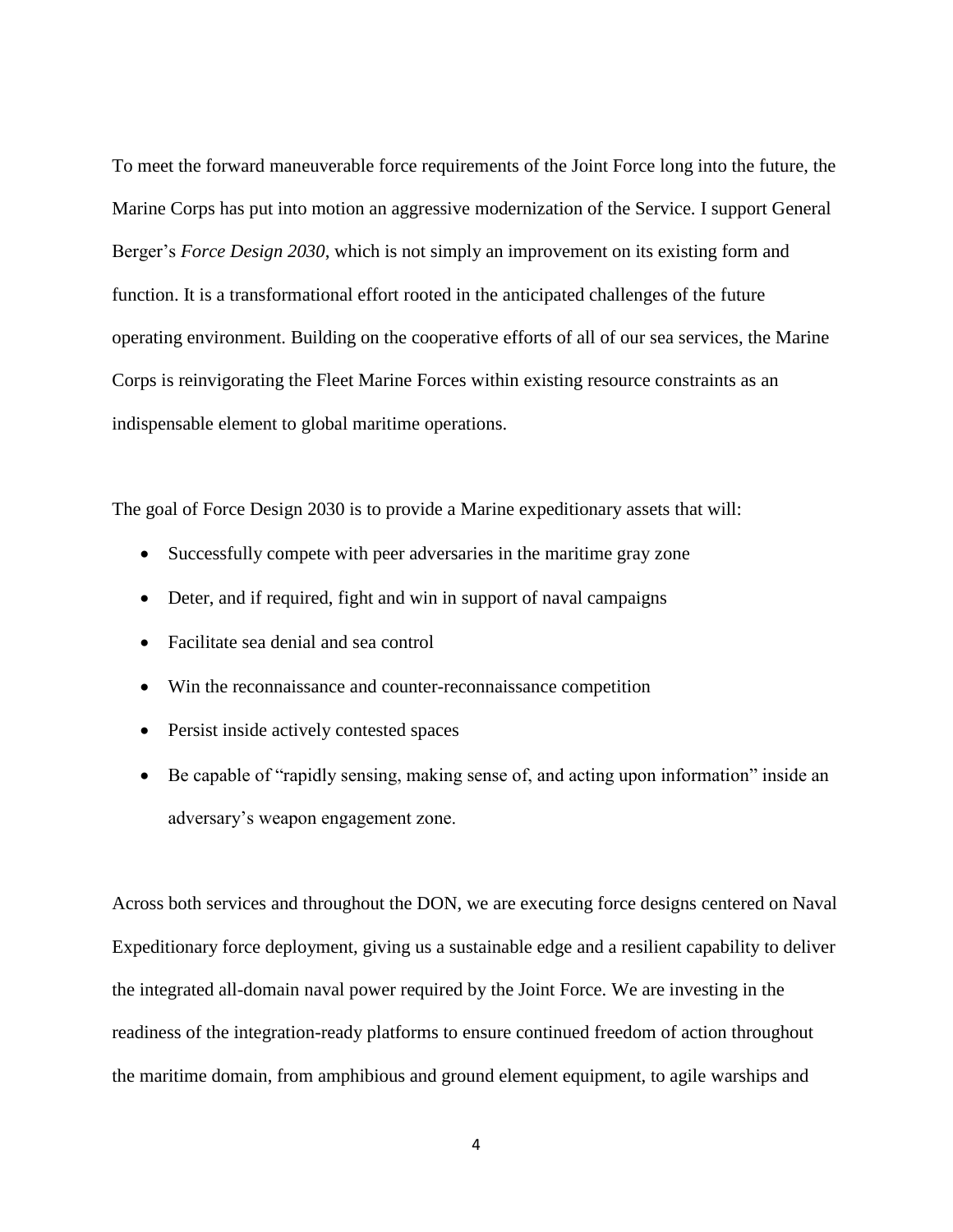submarines, to dominant aircraft carriers and air wings. Successful implementation of the concepts within the *Navigation Plan* and *Force Design 2030* will be pursued through a unified, integrated effort at every echelon.

#### Maintain the Edge

We greatly appreciate the Committee's efforts to ensure funding stability and predictability over the past several years. This has given our force the agility and flexibility needed to address emerging threats, to invest in critical future capabilities for our integrated naval force, while shifting away from less beneficial spending.

The DON is building on this foundation by aggressively pursuing better readiness, lethality, and capabilities in those areas of warfighting technology showing the greatest promise of delivering non-linear warfighting advantages. From artificial intelligence and cyber weapons to unmanned platforms and directed energy, we are on the cusp of technological breakthroughs that will define future conflict. Our future force will be defined by our decisions today.

We will continue to invest in key naval capabilities to control the seas and project power in every domain. We will field a resilient, networked, and dispersed fleet, connected through the Naval Operational Architecture to provide decision advantage in contested environments. We will continue to invest in advanced technologies such as long range hypersonic and directed energy capabilities to ensure maximum reach, survivability and decision space for our forces.

Our number one shipbuilding priority remains resourcing COLUMBIA SSBN for on-track delivery in order to ensure the future strength of the most survivable leg of our Nation's nuclear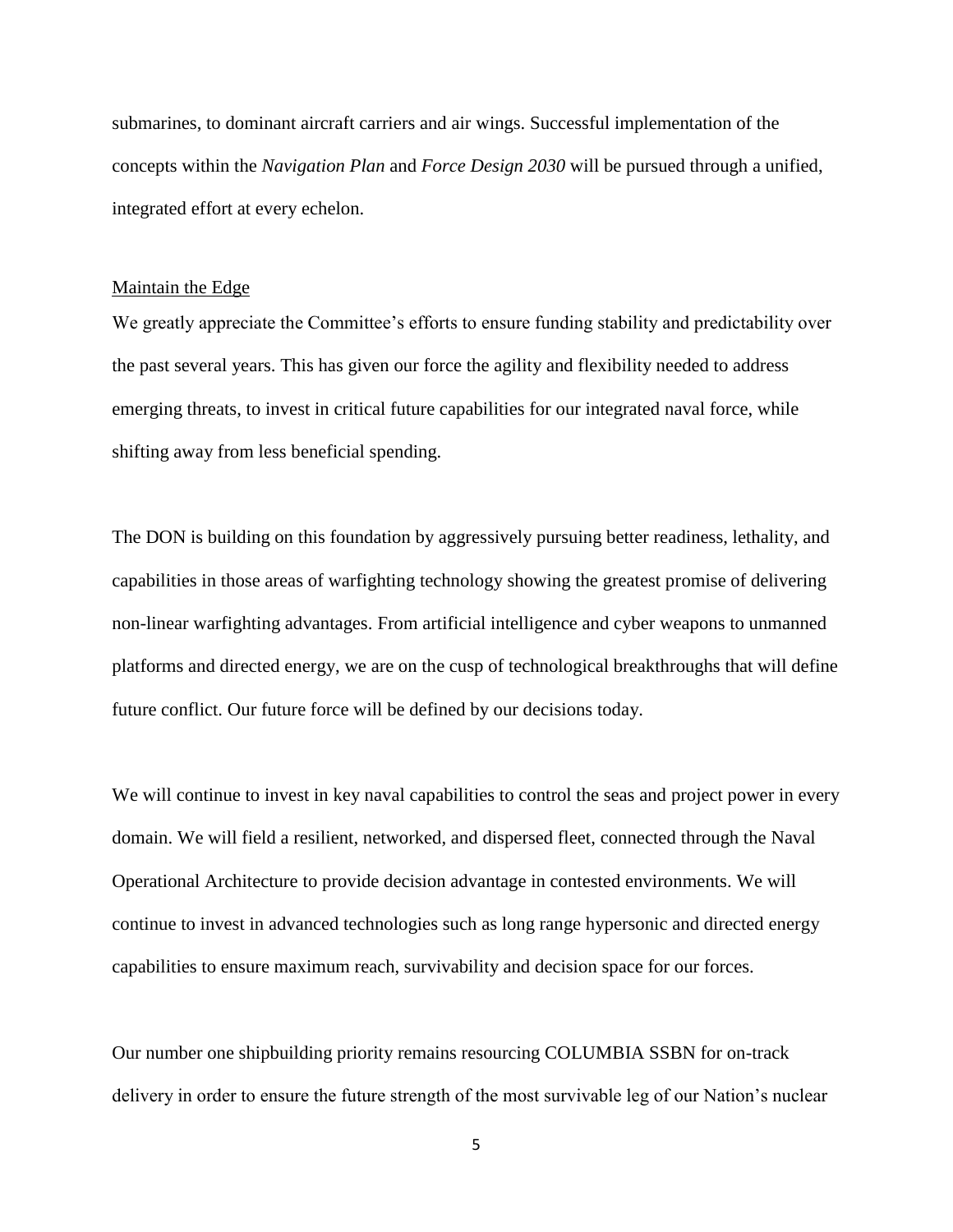triad. We are also advancing our asymmetric undersea attack advantage through the Tactical Submarine Evolution Plan, including follow-on Blocks VI and VII of the VIRGINIA Class, and the  $SSN(X)$  program. We are advancing battle force shipbuilding programs such as the CONSTELLATION class frigate and the GERALD R. FORD class carriers, as well as enhancing our fleet capabilities through additional battle force ships.

We are also extending the reach of our warriors from the sea with the addition of sea-based platforms such as USS MIGUEL KEITH, our third Expeditionary Sea Base, which was commissioned on May 8th. To ensure our Marines maintain their edge, we will continue to invest in key Marine Corps development programs that support the Marine Corps Force Design concept, such as the Ground Based Anti-Ship Missile, Ground Based Air Defense, Medium Altitude-Long Endurance Unmanned Aerial System, Long Range Unmanned Surface Vessel, and the Light Amphibious Warship. These enhance the ability of Marines to maneuver and deter competitors within range of enemy weapon systems.

Targeted investments in key emerging technologies and capabilities will enhance and sustain amphibious battlefield maneuverability ashore and superiority at sea, with the support of properly resourced facilities, infrastructure, and systems to sustain our frontline forces.

#### Continual Readiness

Hard experience has shown long term readiness cannot be sustainably achieved through "can do" and "make do" improvisation. Our front line personnel may be determined, adaptive, and skillful enough to get the job done in the face of equipment shortfalls and intense battle rhythms, but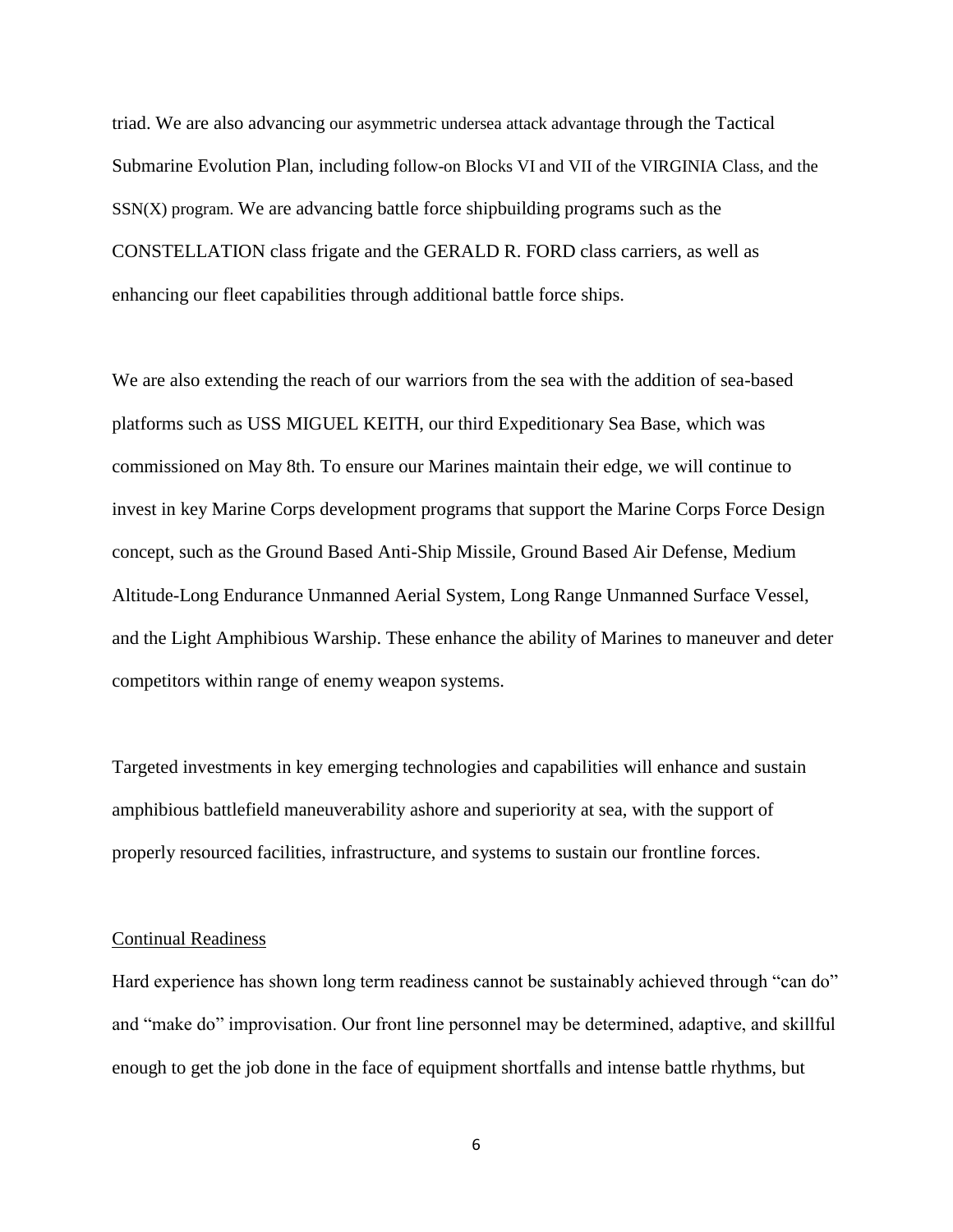relying on their adaptability is no substitute for genuine fleet readiness. We owe it to the Sailors and Marines out in the fleet to make sure they always have the tools they need to do the dangerous jobs we ask of them.

The changes generated from the Readiness Reform and Oversight Council (RROC) and other introspective efforts have enabled us to improve readiness, training, and maintenance processes at every level. For example, we've implemented a uniform readiness assessment and certification process that must be followed before a ship can be certified to return to the fleet. We have also increased opportunities for shipboard certification and skills enhancement, while adjusting manning schedules to maximize safety and improve quality of life and professional effectiveness for our personnel while underway. These and many other changes will result in a better prepared and equipped force.

We continue to build on our efforts to increase availability, improve maintenance, and maximize throughput, by making targeted shore investments designed to increase fleet readiness. The Navy's four public shipyards—Norfolk Naval Shipyard, Portsmouth Naval Shipyard, Puget Sound Naval Shipyard and Intermediate Maintenance Facility, and Pearl Harbor Naval Shipyard and Intermediate Maintenance Facility—are critical infrastructure elements of America's national defense. In order to improve naval maintenance production capacity at these facilities, the DON is fully committed to the Shipyard Infrastructure Optimization Program (SIOP), comprising three primary focus areas: dry dock recapitalization, facility layout and optimization, and capital equipment and modernization. The DON is dedicating the resources and oversight necessary to ensure the required maintenance is completed across all shipyards as quickly as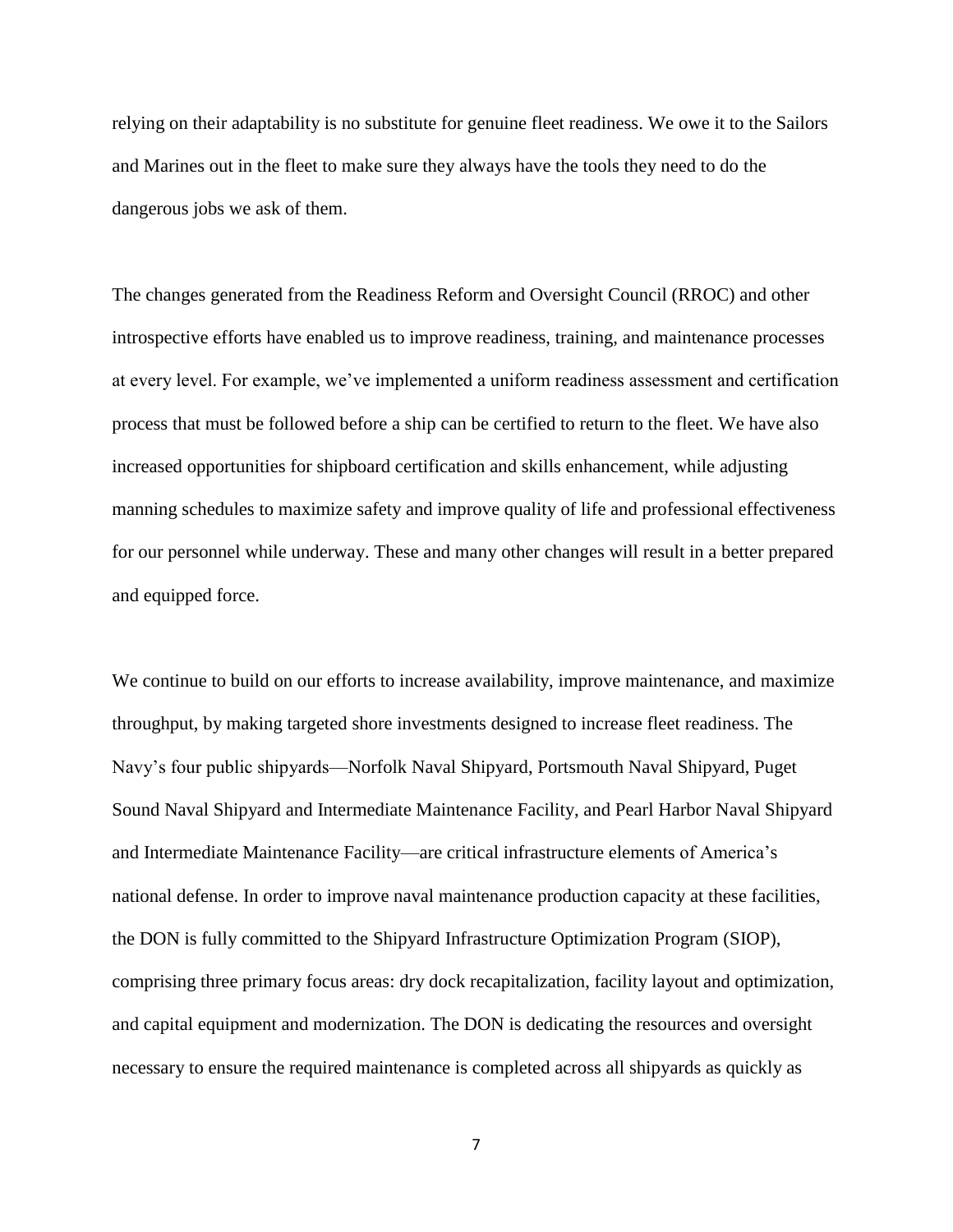possible, and has established a Program Office (PMS-555) to ensure integration of all elements of the plan.

Building on the successful Naval Aviation Enterprise efforts to meet Strike Fighter aircraft availability goals for both the Navy and Marine Corps, we are targeting greater aviation readiness across the force, incorporating commercial best practices to improve performance. Through the Performance to Plan initiative we're using data driven decision making to enable to remove the root causes of maintenance delays as well as operational mishaps. This data-driven approach is based on a "Get Real, Get Better" approach, demanding rigorous self-assessment, strong characterization of current performance, and detailed analysis backed by accountability and the opportunity to implement needed improvements.

We appreciate the Committee's interest in ensuring our Naval forces have the right facilities to train, fight, and win, even as various demands on the land, sea, and air reduce the available area for military training. Specifically, we are grateful for the Committee's continued attention to the urgent need to expand the Fallon Training Range Complex, which is necessary to the readiness of every Naval Aviator and Navy SEAL. We are listening to the interests of Tribal governments, environmental organizations, and the local community, as well as our counterparts across the Federal Government, and are committed to finding a favorable solution for everyone involved.

#### Combat Climate Change

The United States Navy and Marine Corps recognize the reality of global climate change, our responsibility to mitigate our contribution to it, and our need to prepare for its short and long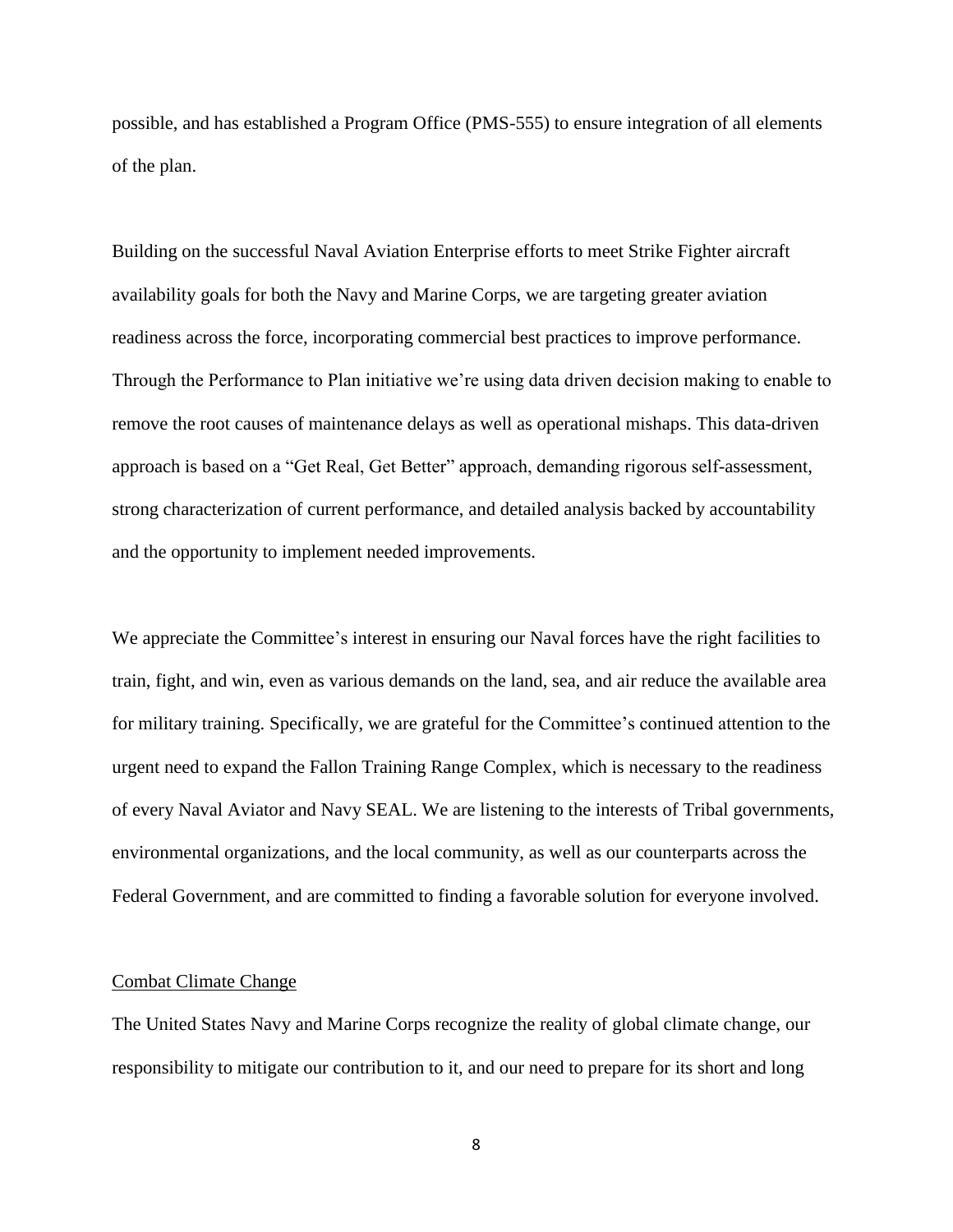term effects. As we grapple with the effects of climate change on maritime operations around the globe, the DON must continue to lead and find ways to go farther, both in substantially reducing our impact on climate change and building a force that is resilient to its potential effects.

We must adapt our infrastructure for the coming changes with initiative and problem solving throughout the DON. In the past few months I have visited and recognized several Marine Corps and Navy installations that have demonstrated leadership in climate resiliency, environmental stewardship, and sustainable development. These facilities include Parris Island, Naval Base San Diego, Marine Corps Air Base Camp Pendleton, and Naval Base Point Loma. We will continue to invest in vehicles, infrastructure, and technology that increase our resiliency and efficiency, as we pursue the use and availability of alternative fuels. The DON is determined to lead from the front against the threat of climate change.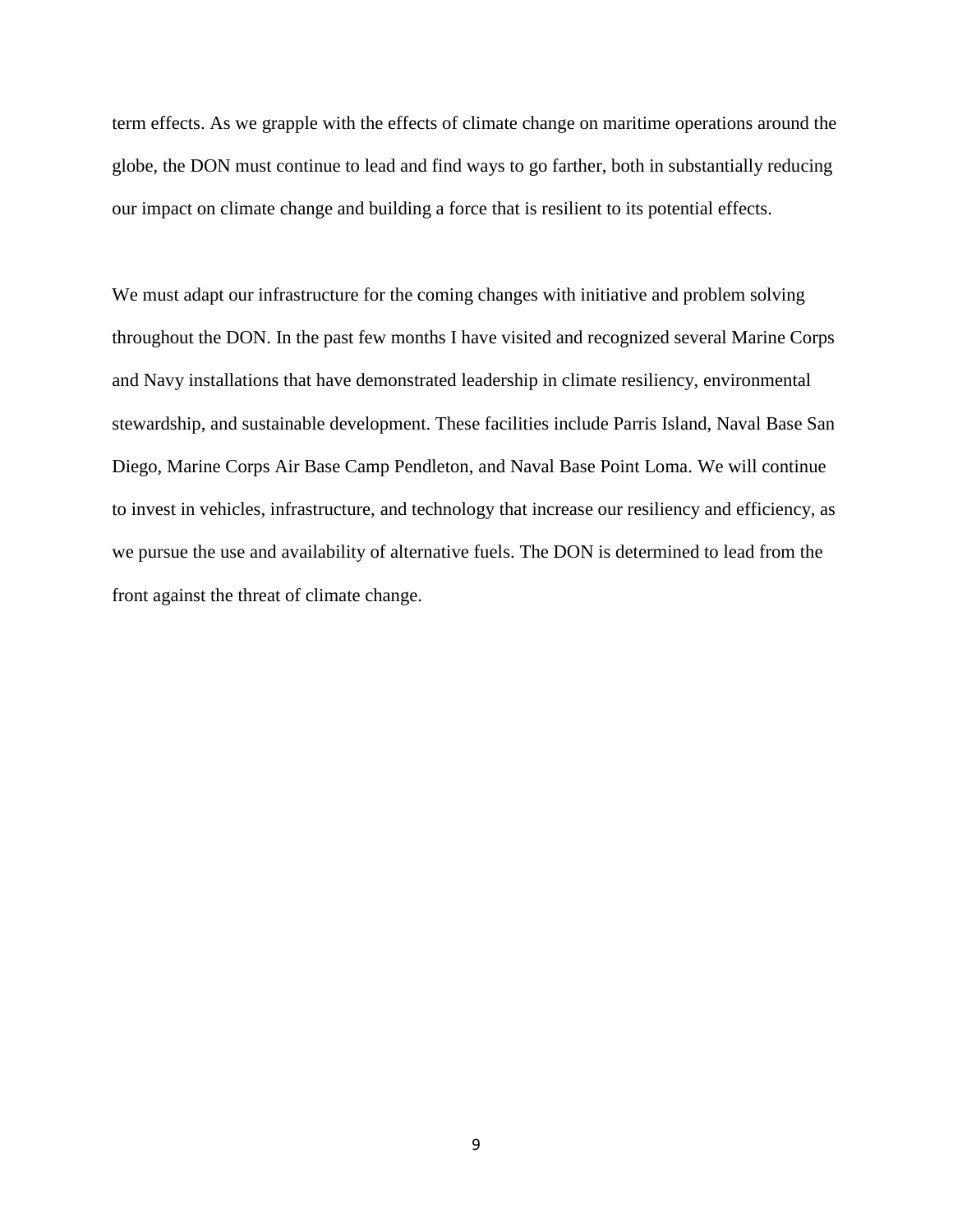#### **Take Care of Our People**

The greatest source of readiness and strength for our force will always be the people who wear the uniform and comprise our civilian workforce, as well as the families that serve alongside them. We are committed to ensuring our Sailors, Marines, and Civilians are trained and equipped to execute the mission and return home safely, and that their families are provided with the housing, medical attention, and education they deserve.

#### Building the Future Force

To maintain a Fleet prepared to fight and win in long term strategic competition, we continue to evaluate and improve our capability to attract, retain, and develop a talented and diverse workforce. In the context of an intense competition for talent in our country, and in light of the rapidly evolving tactical and technical landscape, we are modernizing and enhancing our entire talent management approach to succeed.

We are continuously identifying opportunities for personnel to develop their leadership skills throughout the ranks, promoting equal opportunity in every aspect of our force. The DON is investing in the training, education, and professional development of our officers, enlisted personnel, and civilian teammates with special emphasis on partnerships with civilian institutions to enhance educational opportunities for our junior Sailors and Marines.

#### Eliminate Toxic Behaviors

It is a personal priority for all three of us to build a climate of trust, respect and inclusion throughout our force. A major focus of that effort must be on recognizing and stopping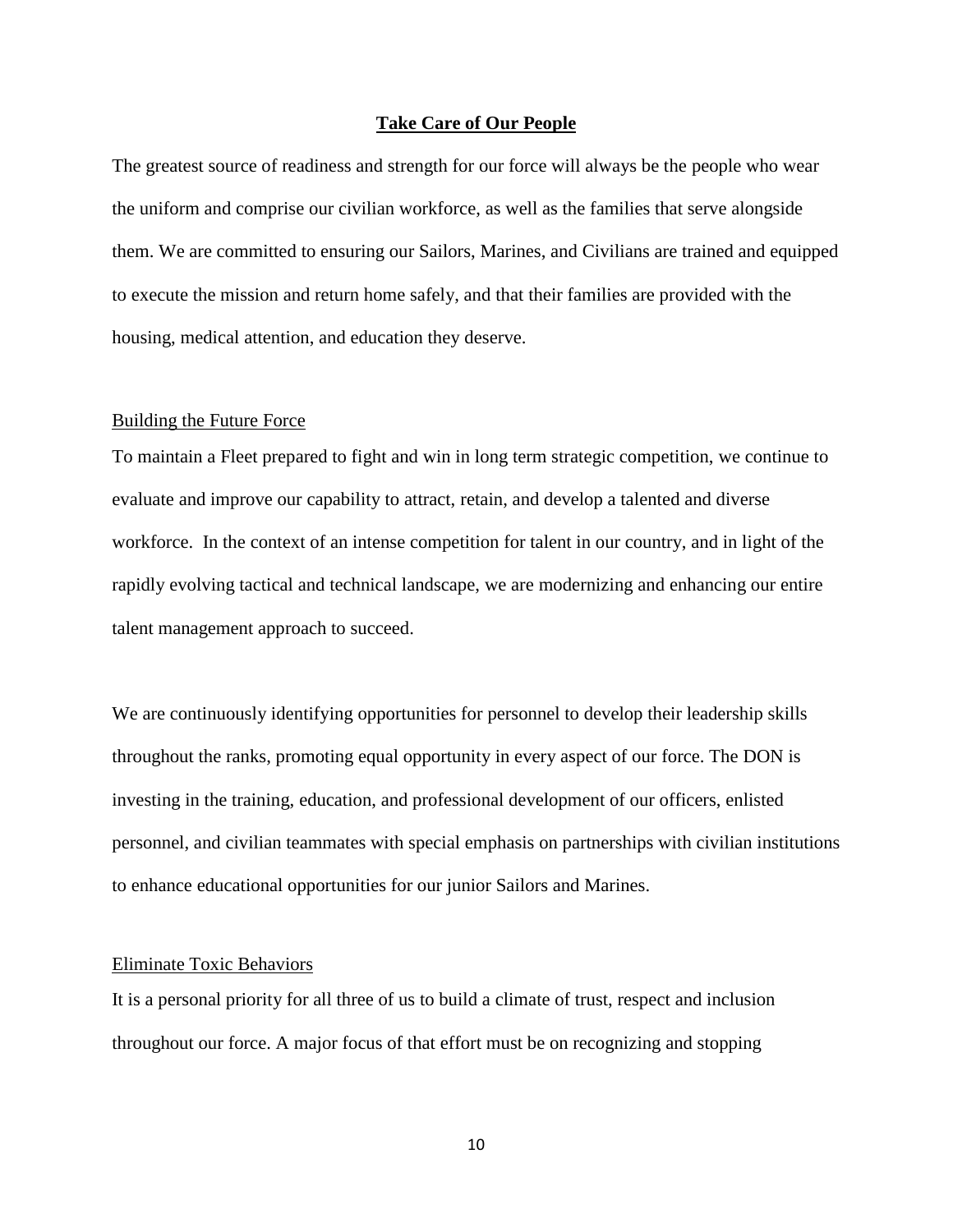destructive behaviors early and consistently, so leaders at every level can take appropriate and effective actions.

We remain determined to eliminate sexual assault, sexual harassment, and gender discrimination from every part of our force. These behaviors are a betrayal of those who have stepped forward to serve in uniform. We will continue to work with this Committee to share best practices and ideas, relentlessly pursuing a future where no Sailor, Marine, or civilian teammate ever has to fear for their own safety while protecting us all.

To assist leaders in this effort, we have developed *The Watch List: Top Five Signals of Risk for Sexual Assault*, a research-driven tool that used Navy and Marine Corps data to identify five of the key destructive behaviors that increase risk for sexual assault. These include sexual harassment, gender discrimination, lack of responsibility and intervention, lack of respect and cohesion, and workplace hostility behaviors. We have promulgated *The Watch List* throughout the Navy and Marine Corps and are actively working to develop tools that will provide operational commanders data on their units so they can take action to prevent incidents.

We are actively engaged in rooting out extremism throughout our force. In coordination with efforts across the joint force, the DON has conducted "Extremism Stand Downs" at every echelon. This process sparked important conversations and made the position of our leadership and force clear to every Sailor, Marine, and Civilian in the DON, and we will continue to build on these efforts.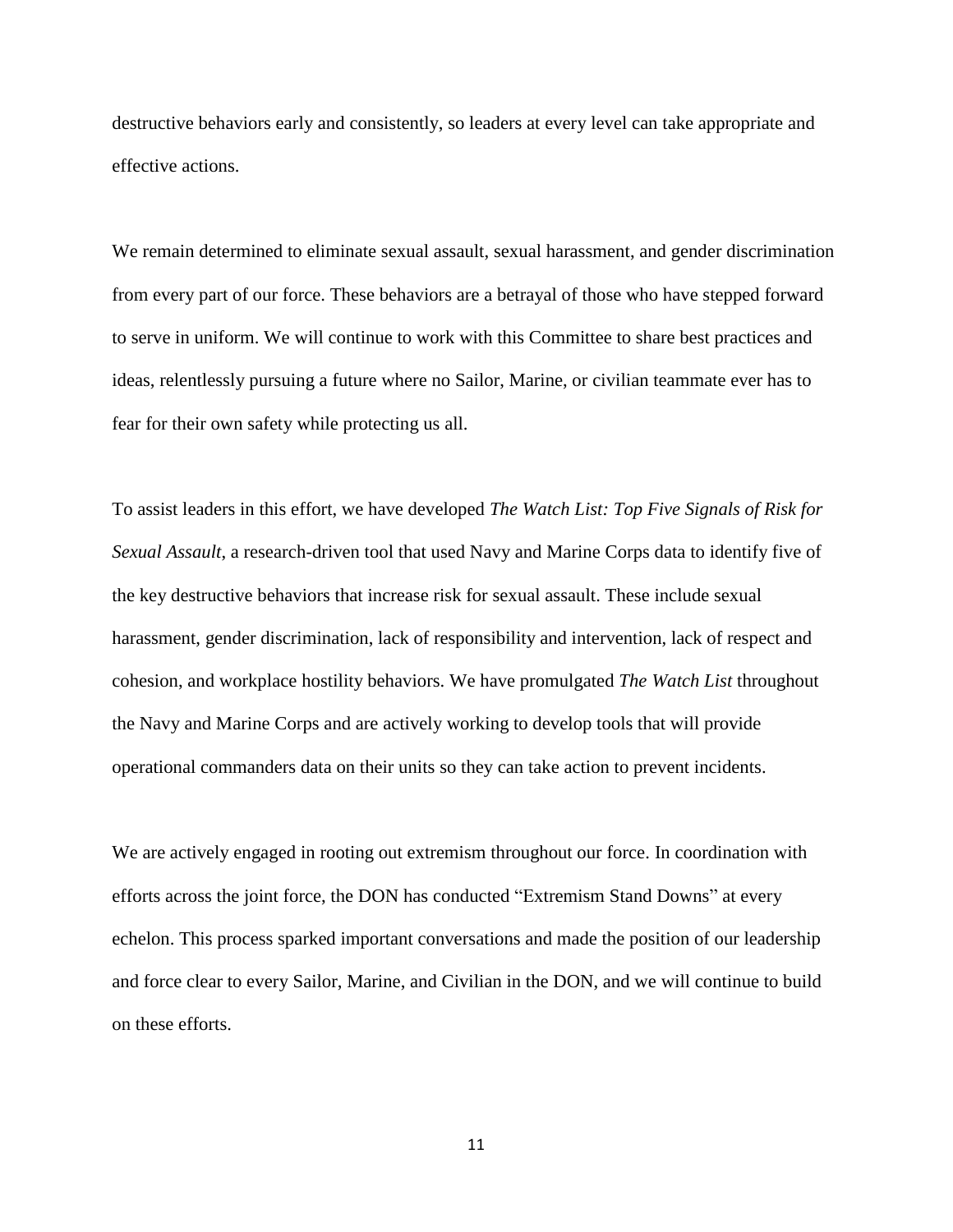Trust is at the heart of all our warriors do. Extremist ideologies are a strategic threat to that trust and have no place within the Navy and Marine Corps. We will persistently focus on this problem, and appreciate this Committee's partnership and involvement in this critical effort.

As leaders we must do all in our power to ensure that our people feel respected and valued. We cannot and will not tolerate discrimination or racism of any kind. Our core values and oath demand that we critically examine all of our policies and practices to remove inequity and unconscious bias.

#### Promote Mental Health

Mental health is a critical aspect of our readiness as a force – and our responsibility to our warriors and their families. We have made it a priority to ensure the ready availability of mental health professionals, chaplains, family counselors and other support professionals when our people are in need – or when they see the need in others.

I know from personal experience how helpful counseling can be during both personal and professional struggles. That's why as part of our recognition of May as Mental Health Awareness Month, I launched a series of videos encouraging leaders throughout the DON to share their personal stories of seeking and receiving counseling and help. I also emphasized this point to our newest officers at the US Naval Academy Commissioning Ceremony, and will continue promoting mental health care throughout the force. We have to remove the stigma and start the conversation, particularly as our warriors and their families contend with the added stressors related to COVID-19.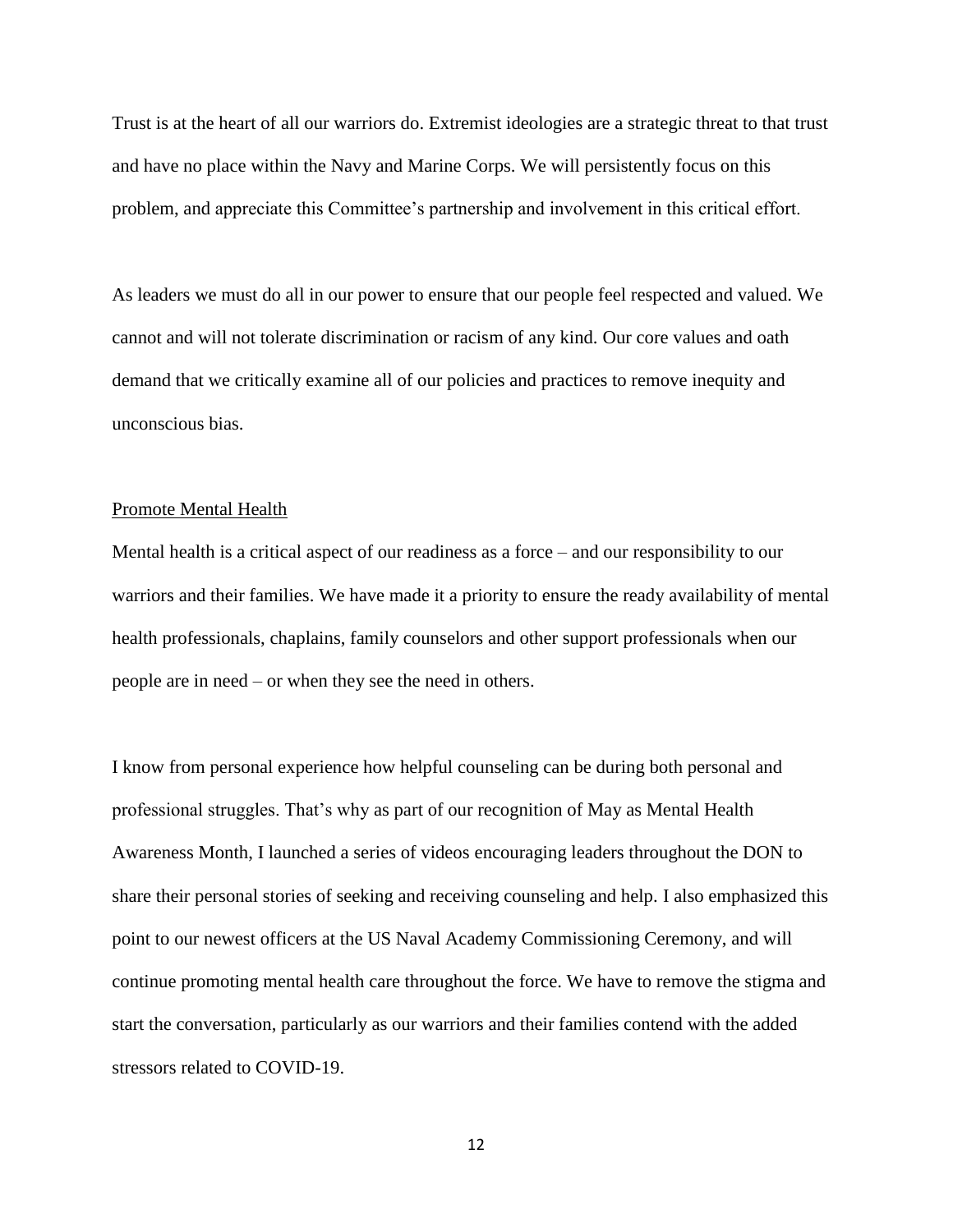The DON is committed to ensuring the health, safety, and well-being for all members within our military community. The loss of any Sailor, Marine or civilian to suicide is one too many. The DON offers a variety of suicide prevention efforts, encouraging positive help-seeking behaviors, eliminating stigma, and increasing visibility and access to critical resources. We are constantly revisiting and revising the portfolio to meet the needs of our people, and have increased our investment in this area.

#### Take Care of Our People

We are reforming operating procedures and promotion practices to reward initiative, applied problem solving, and innovative thinking at every level. A top priority as we evaluate personnel practices are the needs and challenges of military families, particularly dual service families. Senior leaders are also taking a personal and hands-on approach to ensure enduring excellence in housing, dependent education, and other quality of life concerns for our military families.

Through a combination of non-monetary, quality of life, and customer service programs, we are increasing our responsiveness to the needs of the individual warfighters and their families, making continued service a viable and attractive option. We are expanding opportunities for civilians with prior service through the Targeted Reentry Program. We are also expanding avenues for personnel to learn, operate, and innovate with partners from the private sector, across the joint force, and alongside our allies.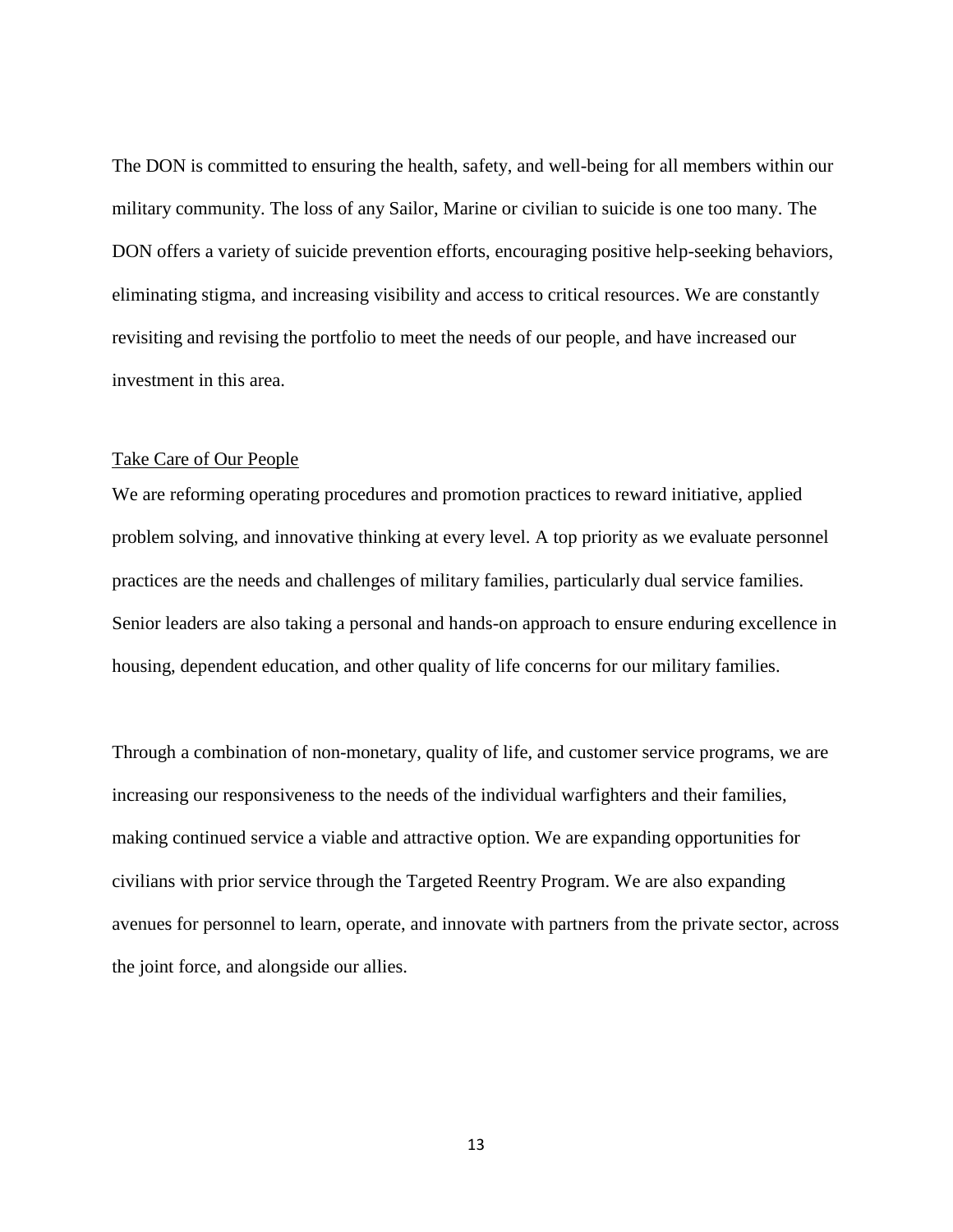#### Defeat COVID-19

With consistent personal and fleet discipline and continued refinement of best practices, we have ensured a robust, proactive, and coordinated COVID-19 response across the DON. We are preventing and containing outbreaks with minimal impact on fleet readiness, and are doing everything in our power to get the vaccine out to our Sailors, Marines and Civilians as quickly and effectively as possible.

The DON is also working with the Federal Emergency Management Agency to assist local, state, and tribal governments in the overall vaccination effort of the Nation, building on the proactive contributions to the urgent medical and security needs of the American civilian population, including the deployment of COMFORT and MERCY to our Nation's two most populous cities, and the deployment of medical personnel to facilities in communities across the country.

Like all Americans, the Navy and Marine Corps have adjusted to this global pandemic, from addressing outbreaks aboard ships, to changes in recruitment and training, to supporting our military families through extended deployments and virtual leaning. We have invested significant resources to upgrade the Navy and Marine Corps intranet to improve functionality and to enable telework for our military and civilian workforce.

The Navy and Marine Corps continue to operate under Force Health Protection measures to protect Marines, Sailors, civilians, contractors, and our military families. Across the DON, we've implemented flexibilities to help minimize risk to military personnel and their families, respond to evolving situations, and ensure the readiness of our force. We continue to use active testing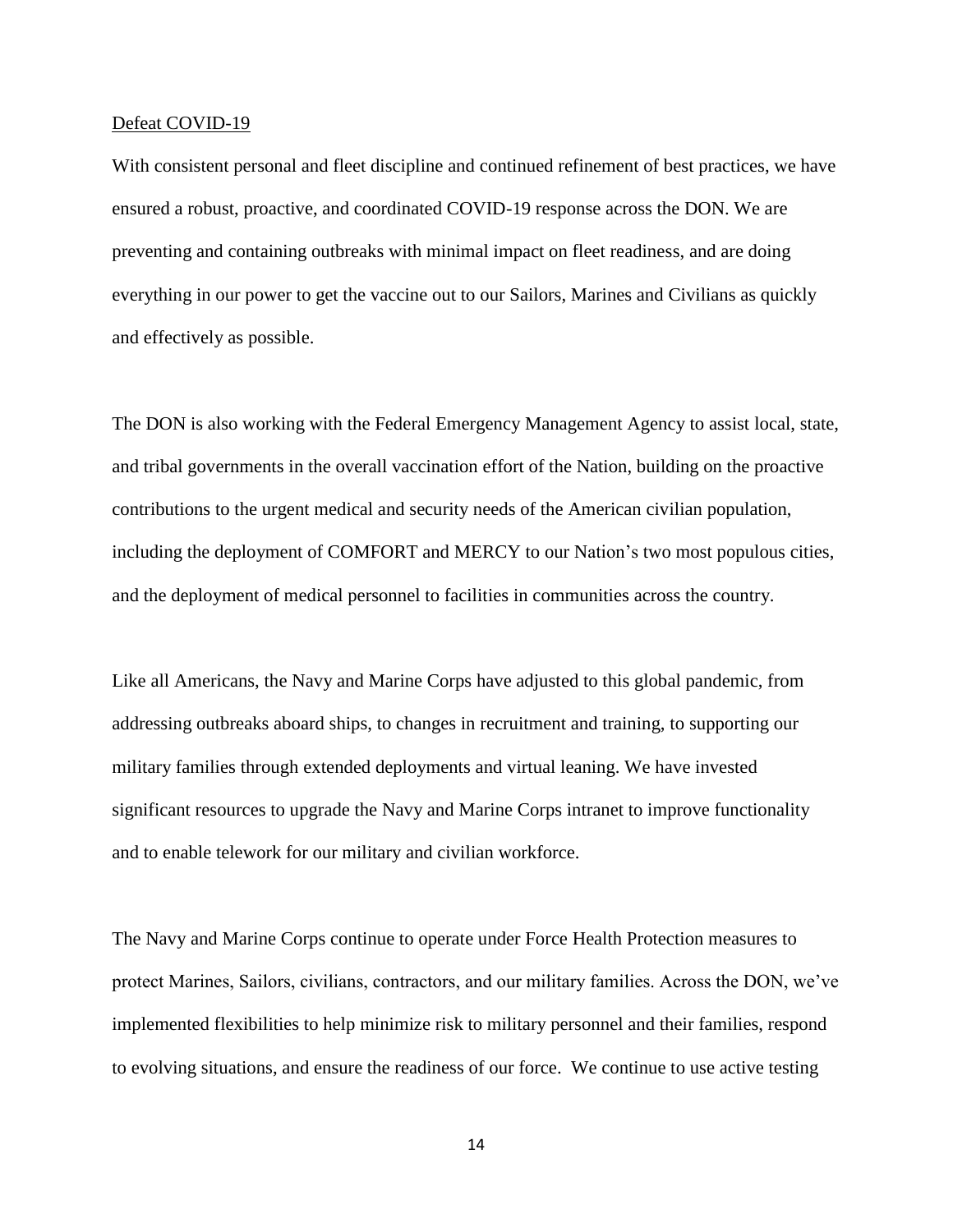protocols to detect asymptomatic COVID-19 positive personnel, contain outbreaks aboard vessels, and conduct surveillance to detect and treat the disease as early as possible.

We will not relent in these critical measures. We are well positioned to emerge stronger than ever, as the pandemic has forced us to rethink and refine our recruitment, training, and personnel movements across the DON, as well as our shipyard operations, deployments, and maintenance schedules, with efficiencies and applications of technology that can continue to benefit our operations and throughput long after COVID-19 is in our wake.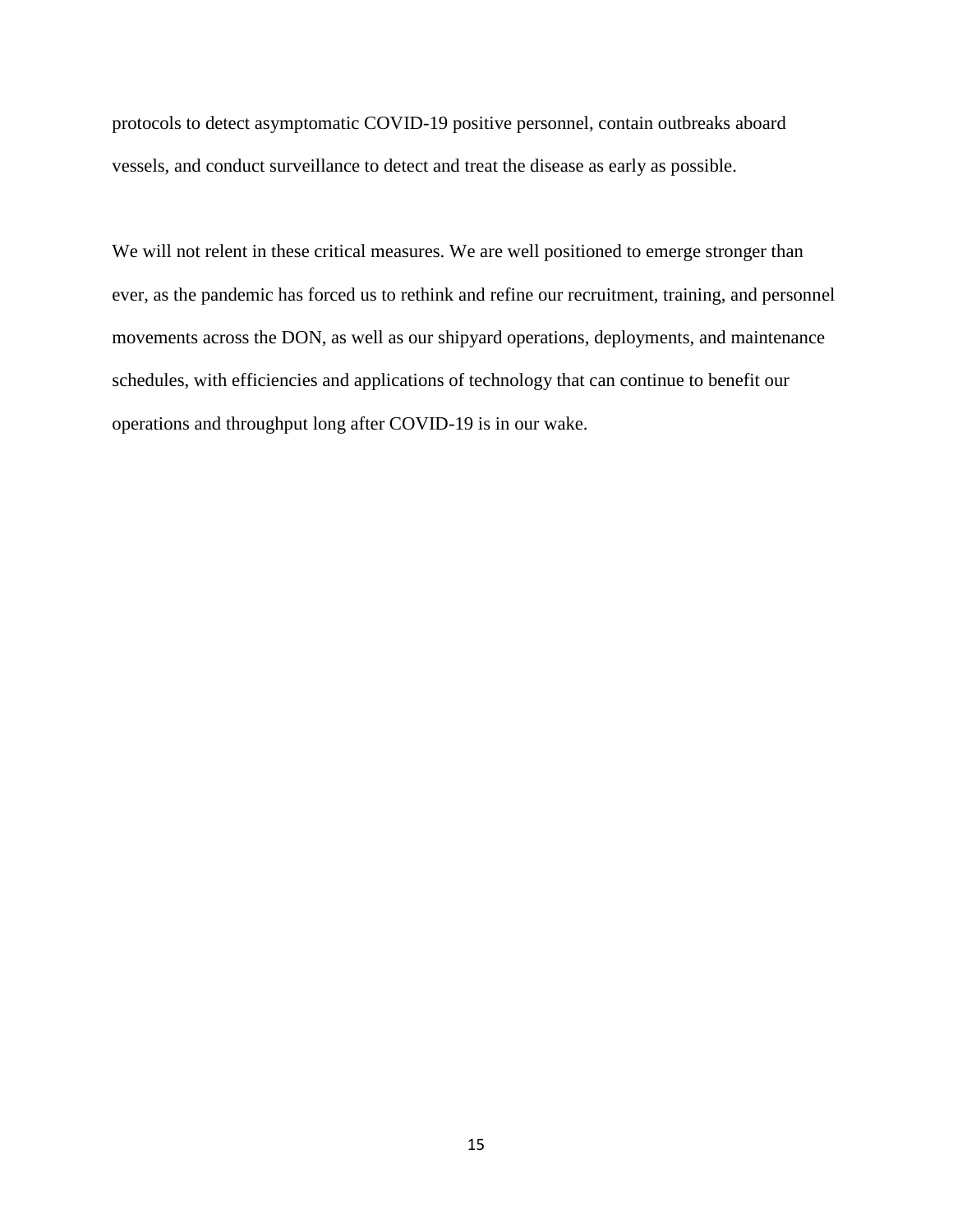#### **Succeed Through Teamwork**

A dominant naval force is central to the effective execution of our strategic goals. We must be ready at all times to execute as one integrated naval force – Navy and Marine Corps seamlessly linked at every level – with common logistics, infrastructure, practices and support networks – executing a fleet-wide emphasis on resilient and combat ready forces. These integrated connections must extend beyond the DON as well, encompassing our vital partners across the joint force and the whole of government, as well as our industry partners, shipyards, and allies and partners around the world.

#### Trust and Collaboration

Leaders throughout the DON are actively engaged with the joint force and the whole of government to meet the maritime challenges that face our nation. One key initiative of this collaboration is the Tri-Service Maritime Strategy, *Advantage at Sea*. This is was truly collaborative maritime strategic planning effort led jointly by all three of our Nation's sea services – Navy, Marine Corps, and Coast Guard. In order to execute these goals, Admiral Gilday, General Berger, Admiral Schultz and I are working together in order to promote integration, communication, and collaboration as a warfighting priority. There can be no daylight between us as we strengthen the integrated all-domain Naval power of the United States.

#### Operationalizing the Audit

In my previous roles as Assistant Secretary of the Navy for Financial Management and Comptroller, and while Performing the Duties of Comptroller for the Department of Defense, I saw first-hand the importance of effective, transparent examination and oversight, and I witnessed the direct relationship of accountable financial controls to our frontline strength. In my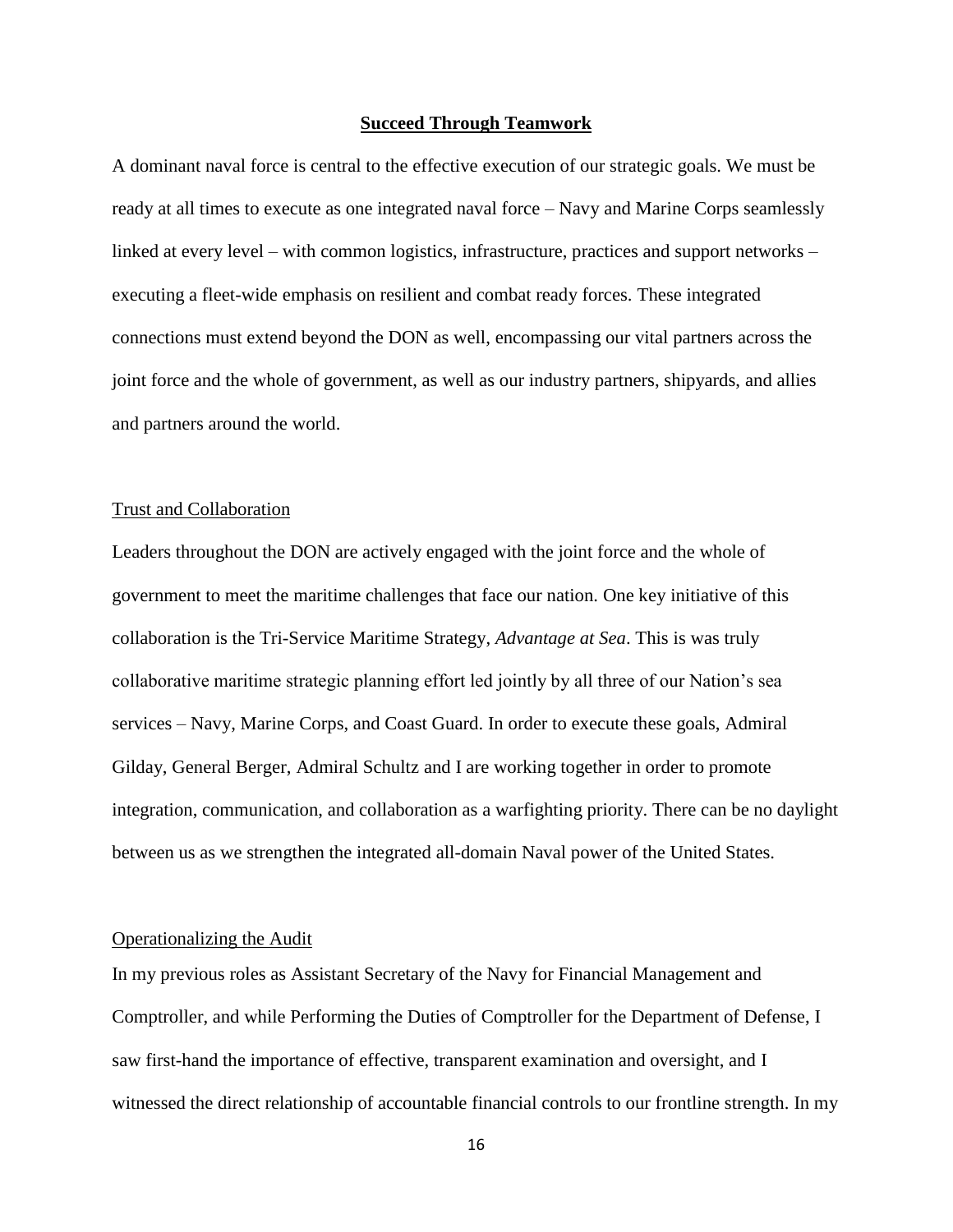current role as Acting Secretary of the Navy, I am determined to strengthen this process in order to provide our Congressional oversight partners with complete visibility and accountability for every dime.

Central to this effort is building on the findings of our financial statement audit process, and improving that process moving forward. As I've emphasized to senior leaders across the Navy and Marine Corps, the audit is Commander's business. Accurate inventory, proper resource allocation, redundancy elimination are all directly connected to our end strength.

We are on the right path towards obtaining an audit opinion for the Navy and Marine Corps general funds, and the DON working capital fund. We have a detailed roadmap that will guide our effort, placing a strong emphasis on budgetary reform, including receipt, distribution, execution, and monitoring.

PB22 increases investment in DON oversight functions. In addition to our work on the financial statement audit, we are looking at ways to increase effective oversight going forward, removing redundancy and duplication of effort in every part of our enterprise through the performance audit process. I have met with leaders across the government and the DOD to discuss audit planning and understand areas of high risk, and am incorporating that feedback into the FY22 audit priorities direction provided to the Naval Audit Service and our internal control program under the Federal Managers Financial Integrity Act and OMB Circular A-123. Our top priority is to ensure that our oversight capabilities and capacity is as efficient and effective as possible in order to keep our promise to the American taxpayer and the warriors on the frontline.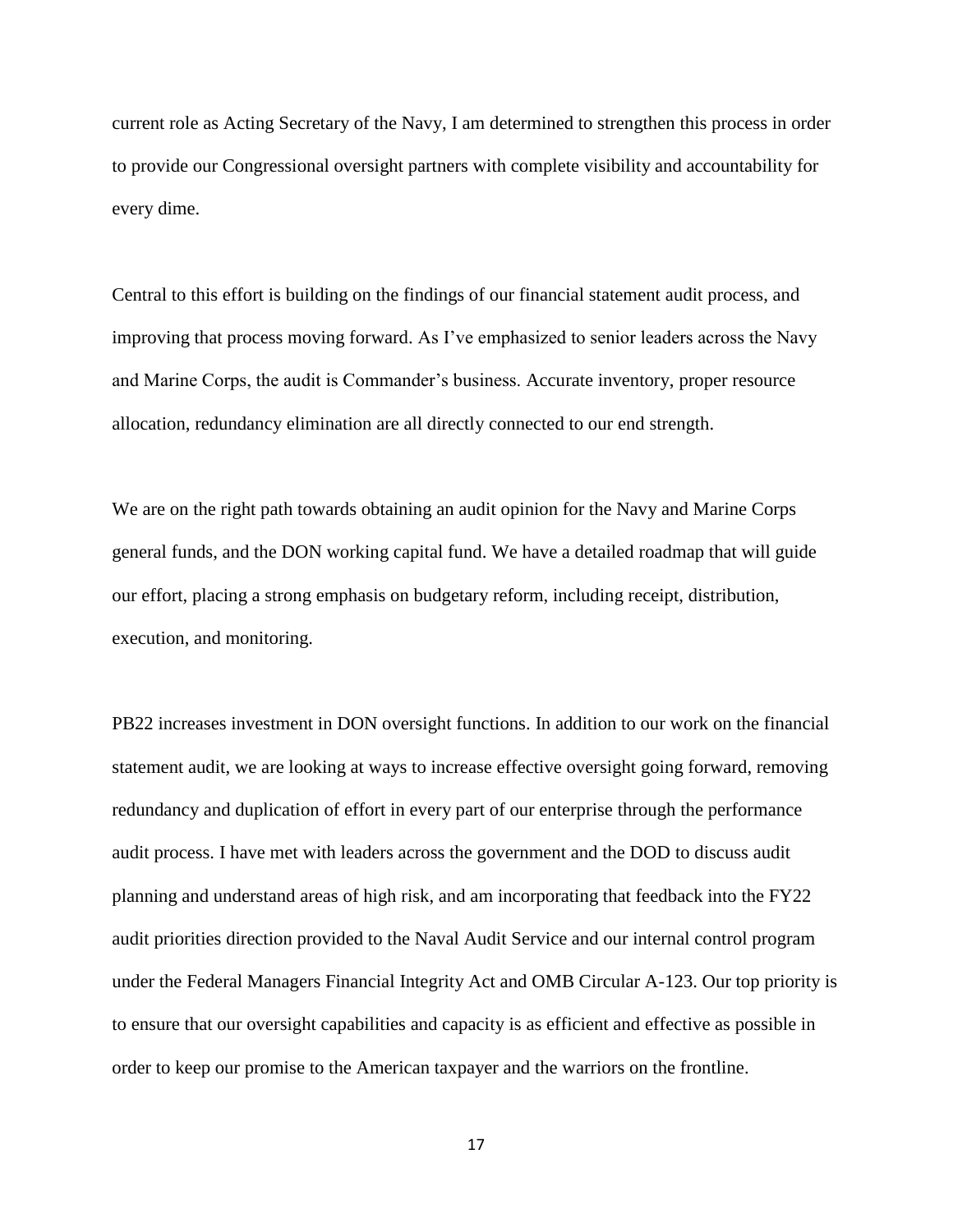#### Sustaining Maritime Information Superiority

Leaders in every functional unit and discipline have been directed to set business systems modernization on an integrated path that is sufficiently resourced and supported across the DON. We are using data driven decision-making to achieve tangible savings while consistently working to become more effective and more efficient.

Modernization of our information technology infrastructure is a critical warfighting priority for the DON. Effective use and management of data is key to our digital transformation, and will change how we will fight and win at every level. We are consolidating legacy systems and will have moved from ten financial systems to three by the end of this fiscal year. I have established top-down performance management efforts, driven by data, to ensure the cyber resilience and strength of our defense business and warfighting networks.

As an information age naval force, every DON warfighting function and mission area is dependent on data and information to rapidly inform decision-making throughout the entire competition to conflict continuum. The dependency on secure and reliable IT has grown exponentially over the last decade and is critical to maintaining a competitive warfighting advantage. Simply put, information is combat power.

In order to generate and sustain that power, the DON is building on the findings of our Cybersecurity Readiness Review with an Information Superiority Vision, detailing how the Navy and Marine Corps will: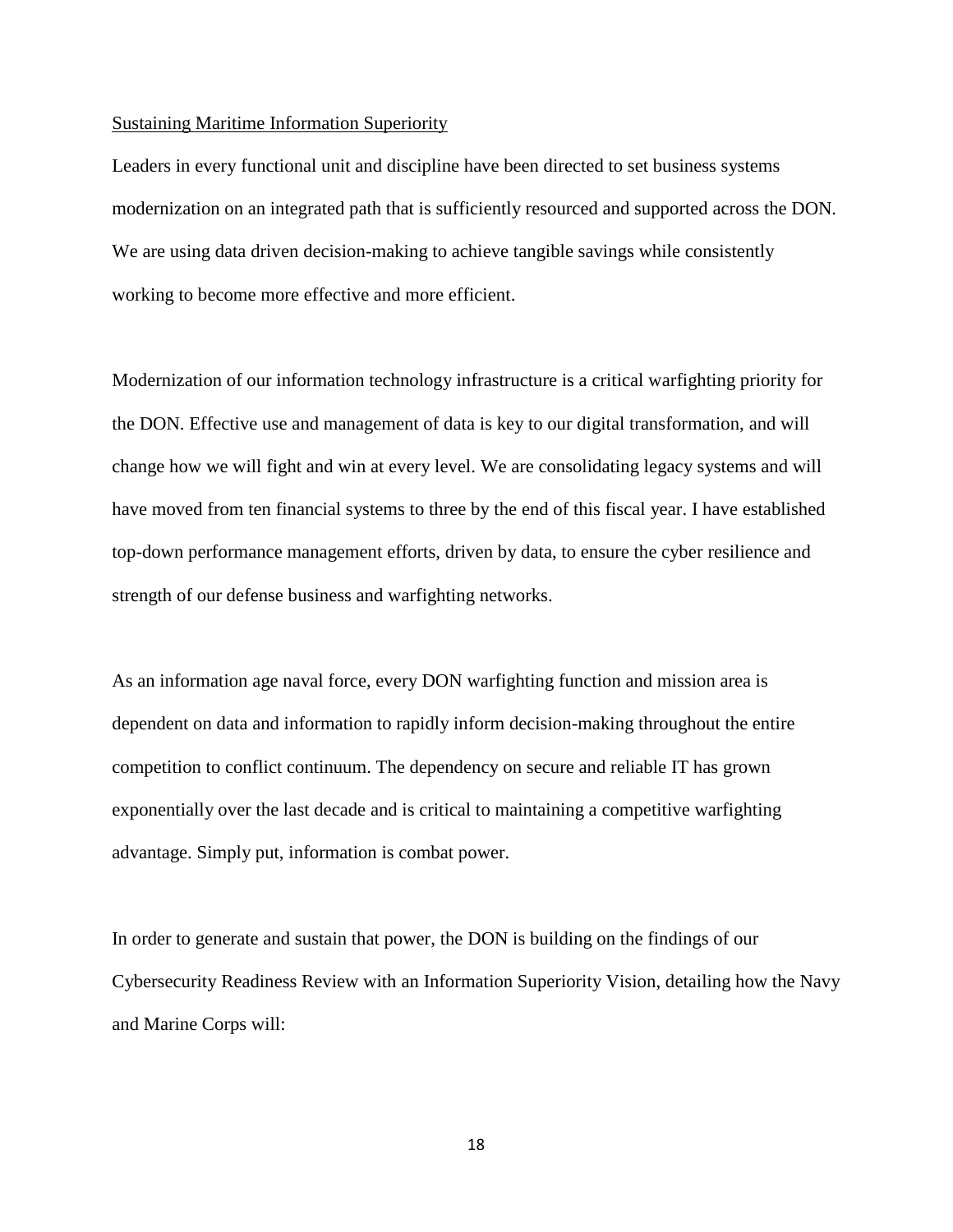- Modernize our infrastructure to bring the DON to parity with industry, move data and information from anywhere to anywhere securely.
- Innovate and leverage emerging technology including 5G and Artificial Intelligence to drive capability outcomes for competitive advantage at speed.
- Defend forward with robust information protection regardless of where data resides.

Through Operation FLANK SPEED, the DON is shifting enterprise collaboration and productivity services to an enduring cloud-based Microsoft Office 365 solution which will provide world-class security and collaboration tools to improve productivity across our distributed workforce.

This initiative will modernize our infrastructure to a more cloud-enabled, performant, and defendable network allowing data and information to move from anywhere to anywhere securely. It will also improve our overall cyber readiness posture by implementing key Zero-Trust-Architecture principles; securing devices and endpoints, establishing identity and user privileges, and introducing content and data rights management.

The Marine Corps has now completed the transition of all users to Microsoft Office 365, and I have directed the transition of over 470,000 users in the Navy no later than December 31, 2021. Flank Speed will create the capabilities needed to increase Naval lethality and our ability to fight and win.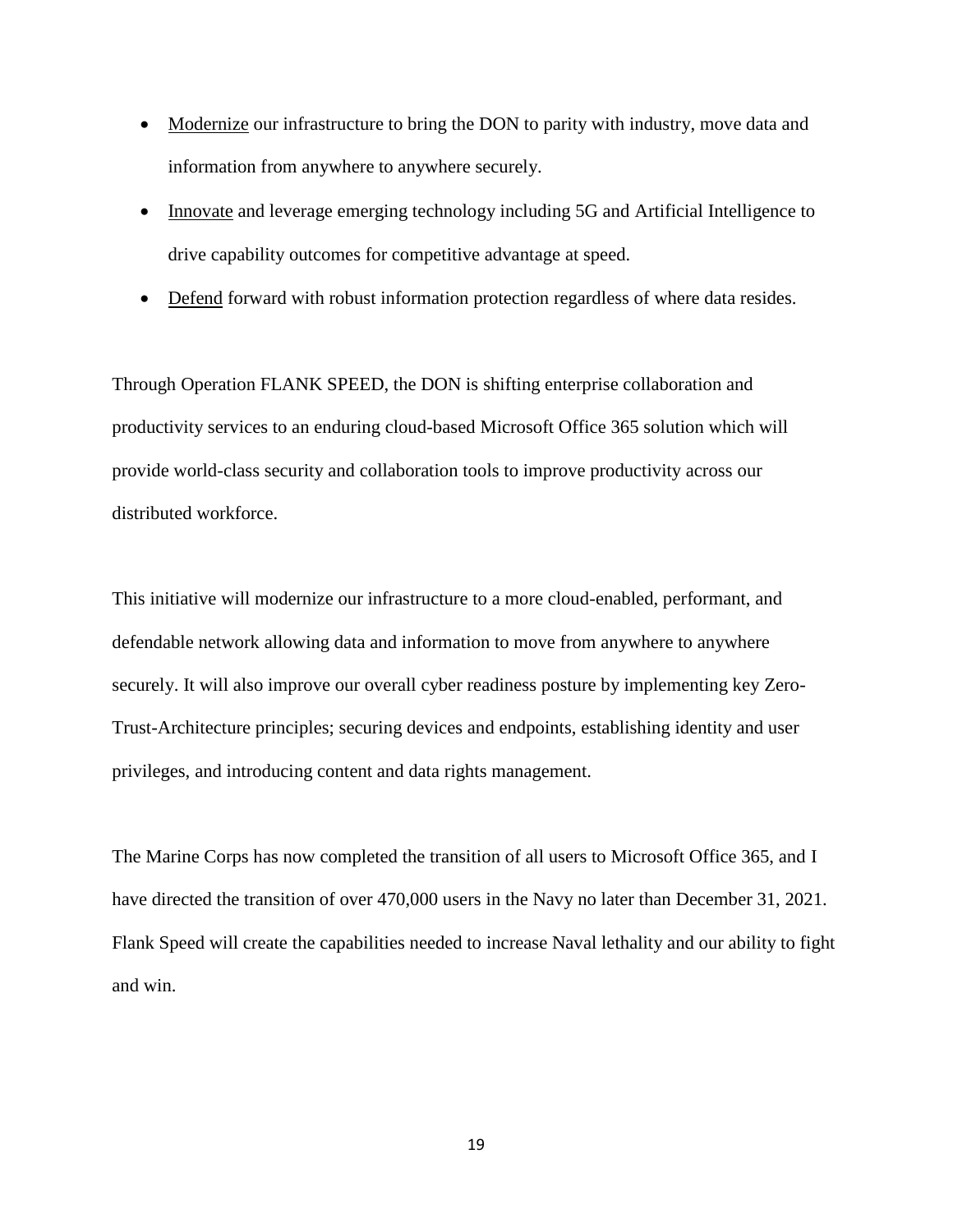Failure to invest now will result in this effort now would further delay much needed improvements to our core technology infrastructure and leave the workforce without a sustained follow-on capability once the DOD-provided Commercial Virtual Remote capability is sunset in June 2021, extending our reliance on outdated, duplicative and less secure legacy IT systems that cost more and deliver less, further eroding DON's competitive warfighting advantage.

#### Strengthen Relationships with Stakeholders

Working alongside our vital industry partners, we are aligning our efforts to produce the right platforms and capabilities for the warfighter, and ensure maximum availability and throughput from design to production to maintenance.

We're working closely with our partners and suppliers in the defense industrial base to ensure the continued viability of the crucial businesses and infrastructure needed to ensure our ships, aircraft, and ground equipment are available when needed for the defense of our nation, both during the current COVID-19 challenge and long into the future. A robust, resilient, and nimble industrial base and supply chain is critical to the long term strength of our Navy and Marine Corps. Funding predictability and long term planning are key elements in ensuring the efficiency of our acquisitions and maintenance processes in partnership with a supply chain calibrated to deliver maximum value to the taxpayer and warfighter.

At our public shipyards, the DON took aggressive steps at the start of the COVID-19 pandemic to implement and require safety measures to protect the personnel, civilians, contractors, and families. These steps have included maximum telework opportunities for shipyard employees, administrative leave for high-risk individuals unable to telework, altered shifts to maximize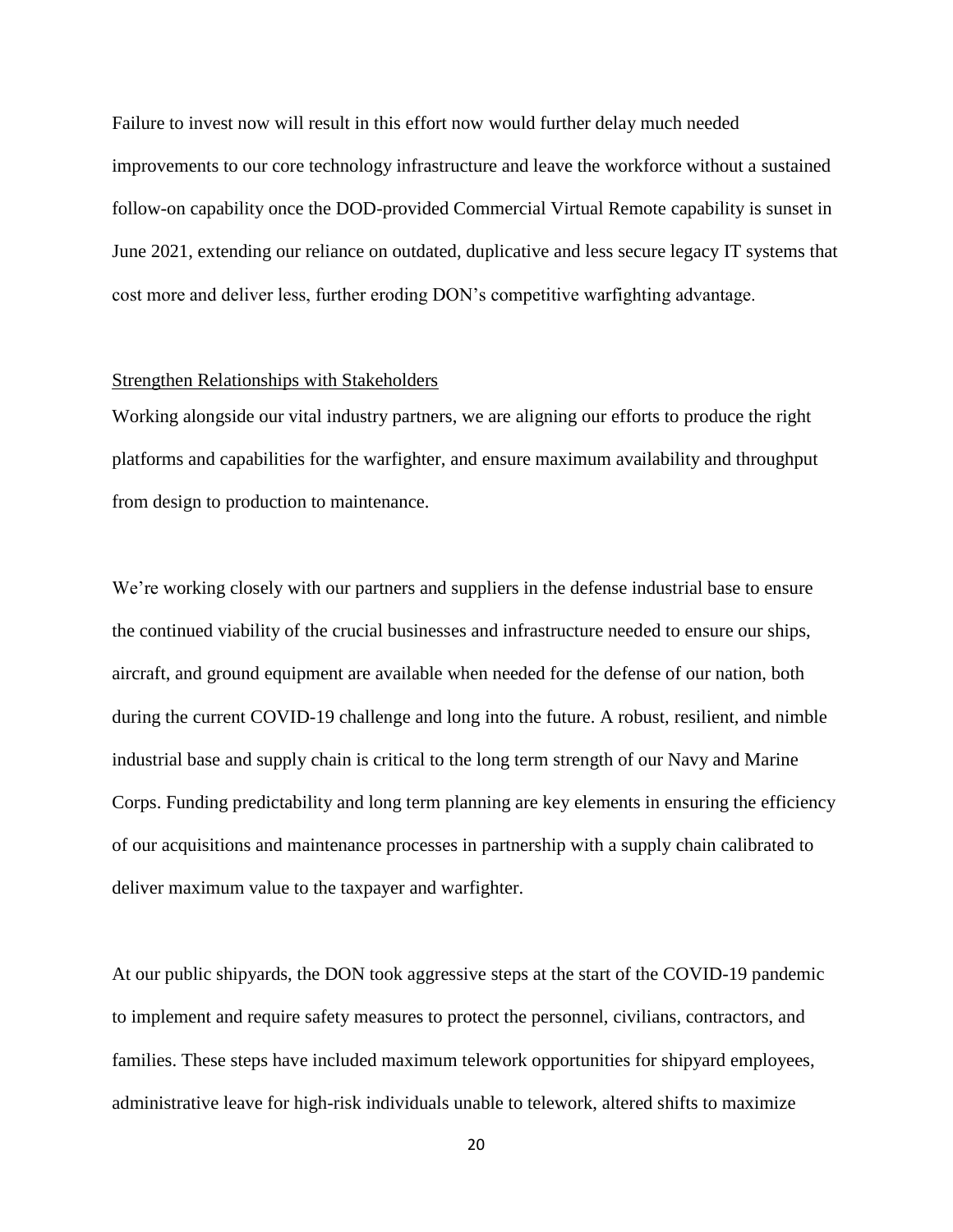social distancing, sanitization and hand-washing stations throughout the shipyard, cloth face coverings and face shields for the workforce, and screening checks at all workplace entry points.

#### Global Engagement

We cannot meet the global challenges our Nation faces alone. Readiness requires presence and rapid capabilities in every part of the world, as well as specialized and localized knowledge to handle evolving and challenging situations. The strategic maritime defense partnerships we maintain today with our partners and allies extend the reach and power of our force. They underscore the importance of cooperation and coordination in maintaining the rules-based international order that enables so much of our global prosperity and security.

Our personnel regularly train and operate alongside their foreign counterparts, test the interoperability of our systems, and build our collective readiness on the front lines of great power competition. Operational exercises, international port calls, joint Marine force training, and other interactions generate the personal contact that builds understanding, respect, and trust across national and functional lines. Our Sailors, Marines and civilian personnel know that through their service they are front-line diplomats for our nation. Their professionalism and dedication promotes the connections that strengthen our collective security and cultivate shared ideals that send the message that the United States is a friend worth having.